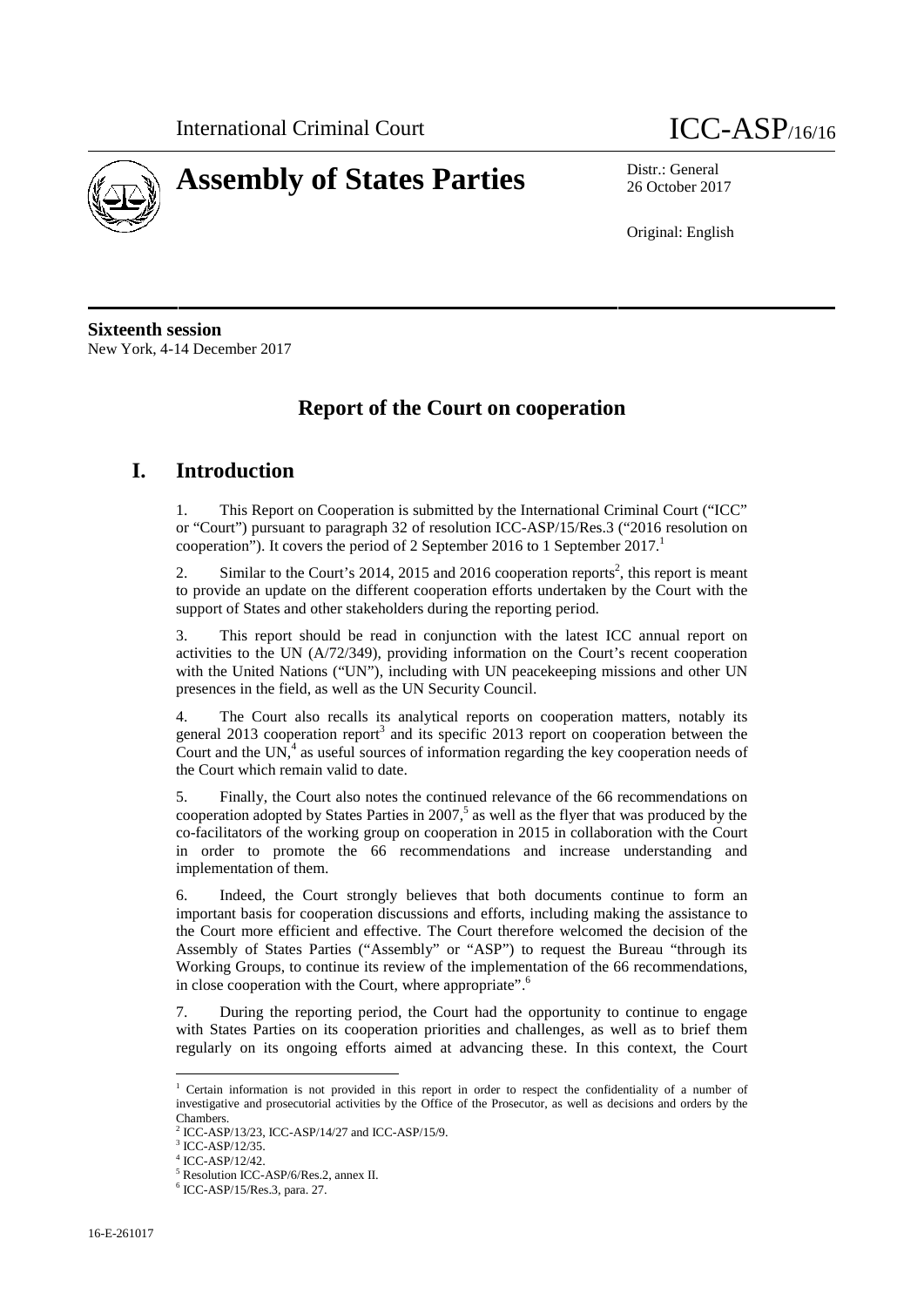expresses its gratitude to the co-facilitators of the working group on cooperation, H.E. Ambassador Momar Diop (Senegal) and H.E. Ambassador Philippe Lalliot (France), and their respective teams, for their commitment and efforts.

8. This report from the Court is intended to:

(a) Update the core building blocks of international cooperation and judicial assistance identified in the 2016 report, as necessary prerequisites for an effective cooperation framework as foreseen in the Rome Statute;

Provide an update on the efforts undertaken by the Court during the reporting period, in line with its inter-organ external relations and cooperation strategies, in order to enhance cooperation; and

(c) Provide the Court's contribution to the 66 recommendations review, identifying specific key challenges and recommendations for a way forward for each cooperation priority, as identified in the 66 recommendations flyer, based on the Court's experience and lessons learned in the past 15 years of operation.

## **II. Update on the building blocks of international cooperation and judicial assistance under the Rome Statute system: a combination of efforts and partners to enhance the enforcement of the Rome Statute**

9. The Court recalls that, when ratifying or acceding to the Rome Statute, States make a sovereign decision to accept the obligation to implement the general principles contained in the Rome Statute at the national level as well as to cooperate effectively with the Court in its work; the modalities of such cooperation (channels of communication, central authority, etc.) are to be determined by the State and a level of flexibility exists, within the limits of Part 9 of the Statute.

10. What is essential is that the cooperation and judicial assistance provided by States Parties to the different organs of the Court on the basis of Part 9 of the Rome Statute is timely and effective, allowing the Court's investigative, prosecutorial and judicial machinery to properly function.

11. Based on its 15 years of existence, as well as drawing from the experiences of the *ad hoc* tribunals, the Court identified several factors, or "building blocks", that contribute to making the cooperation framework established by Part 9 effective and efficient. These blocks were first outlined in the Court's 2016 report on cooperation, which is to be read in conjunction with this part of the report, and are listed anew, in a non-exhaustive manner, here below.

#### **A. The importance of implementing Part 9 of the Rome Statute into national legislation**

12. Adequate implementing legislation at the national level, including through integration of the relevant provisions from Part 9 of the Rome Statute into national legislation, greatly facilitates the cooperation.

13. In this regard, the Court wishes to reemphasise that according to Parliamentarians for Global Action ("PGA"), to date, still less than half of the 124 States Parties have adopted legislation in order to implement the cooperation obligations provided for in Part 9 of the Rome Statute.

14. The Court calls on States and other stakeholders to continue undertaking efforts aimed at ensuring adequate implementing legislation at the national levels. Clear procedures and distribution of roles and responsibilities at the domestic level will help governments ensure that they can expeditiously respond to requests for assistance coming from the Court without any undue delay and that they can also investigate and prosecute ICC crimes before their national jurisdictions as relevant.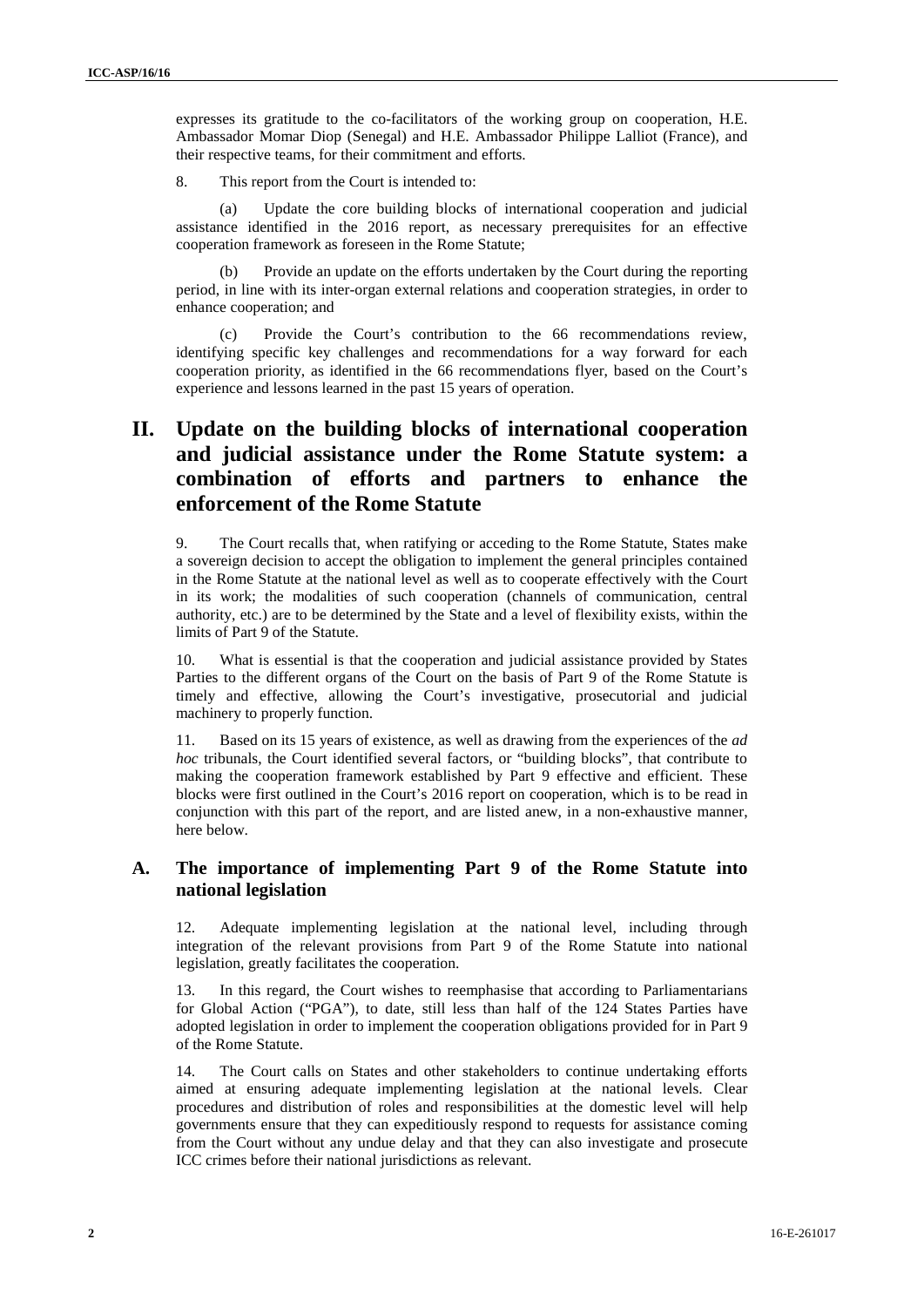15. Further, to adopt the necessary national legislation regarding cooperation with the Court guarantees that the actors involved (governmental agencies, but also witnesses, victims and suspects) have legal certainty on the way the different requests for assistance from the Court will be treated.

16. Finally, the clear definition of a legal basis for cooperation between the Court and States Parties helps to avoid instances where a country is not capable of addressing a specific request for assistance, thus hindering the execution of the mandate of the Court.

17. The Court would like to highlight here the important work being made by PGA, which has developed reference laws of implementing legislation in French and Spanish, and has been working with parliamentarians and government officials in different States Parties to promote the necessary implementation of Part 9. The Court also refers States to the "International Criminal Law Guidelines on Implementation of the Rome Statute of the International Criminal Court" developed by the Case Matrix Network, which provides an overview of the different legislations adopted by over 100 States in implementing the provisions of the Rome Statute, as well as a checklist in order to guide the implementation process at the national level.

#### **B. The importance of enacting effective cooperation procedures and structures**

18. During the reporting period, the cooperation needs of the Court have continued to grow, due notably to the increase in its investigative, prosecutorial and judicial activities, as well as the complexities of the situations and challenges the Court deals with. The Registry transmitted 275 requests for cooperation to States and international organisations on behalf of the Chambers, on behalf of the Defence or on its own account<sup>7</sup>.

19. The Office of the Prosecutor ("OTP" or "Office") sent out over 410 primary requests for assistance to 68 different partners, including States Parties, non-States Parties, and international and regional organisations during the reporting period. During the same period, the Office also received 21 requests for judicial assistance from States, which represents an increase of more than 61 per cent compared to the last reporting period, as well as numerous requests for expertise, training and operational advice. This increase, which has been steadfast in recent years, shows the growing integration, legitimacy and relevance of the Court in a wider network of international criminal justice actors and the Office's increased efforts in triggering judicial action by national judicial authorities and developing mutually reinforcing judicial strategies, as outlined in the OTP Strategic Plan for 2016-2018.

20. As foreseen in article 87 of the Rome Statute and as recalled in recommendations 7 and 8 of the 66 recommendations, the availability of channels of communication and simplified domestic procedures for dealing with ICC cooperation requests, as well as coordination and information sharing between national authorities dealing with Court cooperation requests, are of great importance for the Court, and have also been reaffirmed as a constructive step on several occasions by the Assembly. Indeed, the Court recalls that such national mechanisms allow the Court to interact with the person(s) that have the relevant knowledge and experience to address judicial cooperation requests, the experience of facilitating exchanges and mainstreaming issues within and across government institutions and the capacity to undertake relevant consultations. They also allow for the Court requests to be answered in an expeditious and effective manner. The Court's direct access to national experts where possible and the sharing of information and experiences between those national experts, is all the more important as the Court – notably the OTP – continues to develop and extend its areas of cooperation, for example to be able to access new types of evidentiary sources, such as those relating to information technology. Certain national authorities may already have significant experience in particular areas of cooperation.

<sup>7</sup> This number does not reflect notifications of judicial documents, missions and requests concerning the signature of voluntary cooperation agreements.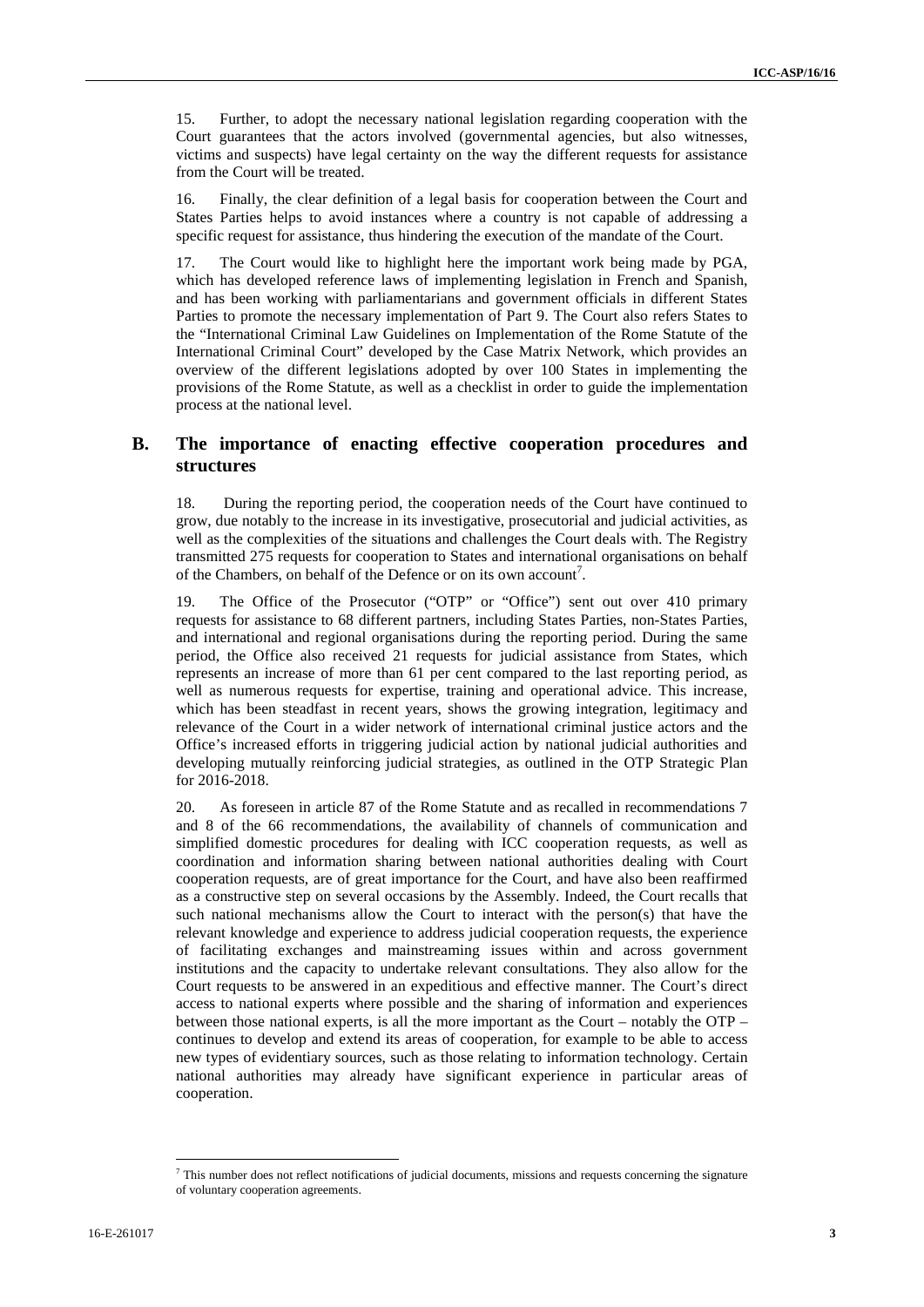21. The Court therefore highly values efforts to enhance the coordination and the mainstreaming of its cooperation needs within and across national authorities. In this regard, the Court appreciates the efforts undertaken in the context of The Hague Working Group ("HWG") facilitation on cooperation regarding the feasibility of the establishment of a coordinating mechanism of national authorities dealing with cooperation with the Court.

#### **C. The importance of concluding cooperation agreements with the Court to reinforce and complement Part 9 cooperation**

22. The Court continues to underline the importance of voluntary cooperation agreements - negotiated bilateral agreements between the Court and States Parties in the areas of witness relocation, (interim) release, and enforcement of sentences - as essential tools for regulating successful cooperation, particularly under Parts 9 and 10 of the Rome Statute.

23. States Parties have a significant legal and financial interest in ensuring appropriate and timely cooperation with the Court. They have long recognised the importance of effective and efficient trials and due process, the responsibilities of the Court in maintaining the highest standard for the rights of the Defence and the guarantees that need to be given to other parties and participants. They have also long realised the risk of additional trial costs that would come with delays in the delivery of State cooperation or when cooperation cannot be secured.

24. The existence of cooperation agreements increases legal certainty both for States Parties and for the Court. Without prejudice to Rome Statute provisions, they acknowledge where States Parties retain specific decision-making power, and establish clear procedures about how that power is exercised in relation to their obligations to the Court, including clear channels for communication on specific issues.

25. They provide a vehicle for States to share knowledge, expertise, and good practices, thus contributing to capacity-building efforts and related initiatives both at the ICC and at the national level. As a result, an increased mutual understanding of the ICC's operational needs and the States' own internal organisation and legal regime is achieved.

26. Finally, the conclusion of cooperation agreements is a concrete demonstration of the States Parties' commitment to the Court and its mandate, and encourages other States Parties to make similar commitments, strengthening the legal and logistical network supporting successful investigations and prosecutions, and related Court activities.

27. Concerning **witness relocation**, article 68(1) of the Rome Statute stipulates the responsibility of the Court to protect the safety, and physical and psychological well-being of victims and witnesses. Protection measures provided to the victims and witnesses should always be proportionate to the urgency and seriousness of the threat. One of the ways to protect victims or witnesses who are at high risk is to relocate them away from the source of threat. This relocation can be permanent or temporary, depending on the personal circumstances of the person relocated or when host States are only able to accommodate the victim or witness for a limited period of time. Relocations can be achieved through *ad hoc* arrangements or witness relocation agreements. More specifically, the Registrar, on behalf of the Court, may enter into negotiations with States in order to secure agreements on the provision of relocation and support services for victims and witnesses. As relocation entails a high level of intrusiveness in the lives of victims and witnesses and their close families, less drastic protection measures need to be considered before deciding on relocation. Therefore, international relocations are only warranted in a very limited number of cases. Witness testimonies account for a significant amount of evidence presented before the Court. Consequently, witnesses play an important role and provide key contributions to the fairness of the trial process. For witnesses who are at grave risk, relocation can be crucial in reducing the level of risk to them, ensuring their protection, and ultimately enabling them to testify. The ability of the Court to exercise its mandate is intrinsically connected to the provision of effective protection to the victims and witnesses. In other words, without clear assurances that victims and witnesses will be protected, the appearance of witnesses may be delayed and the trial process may be disrupted.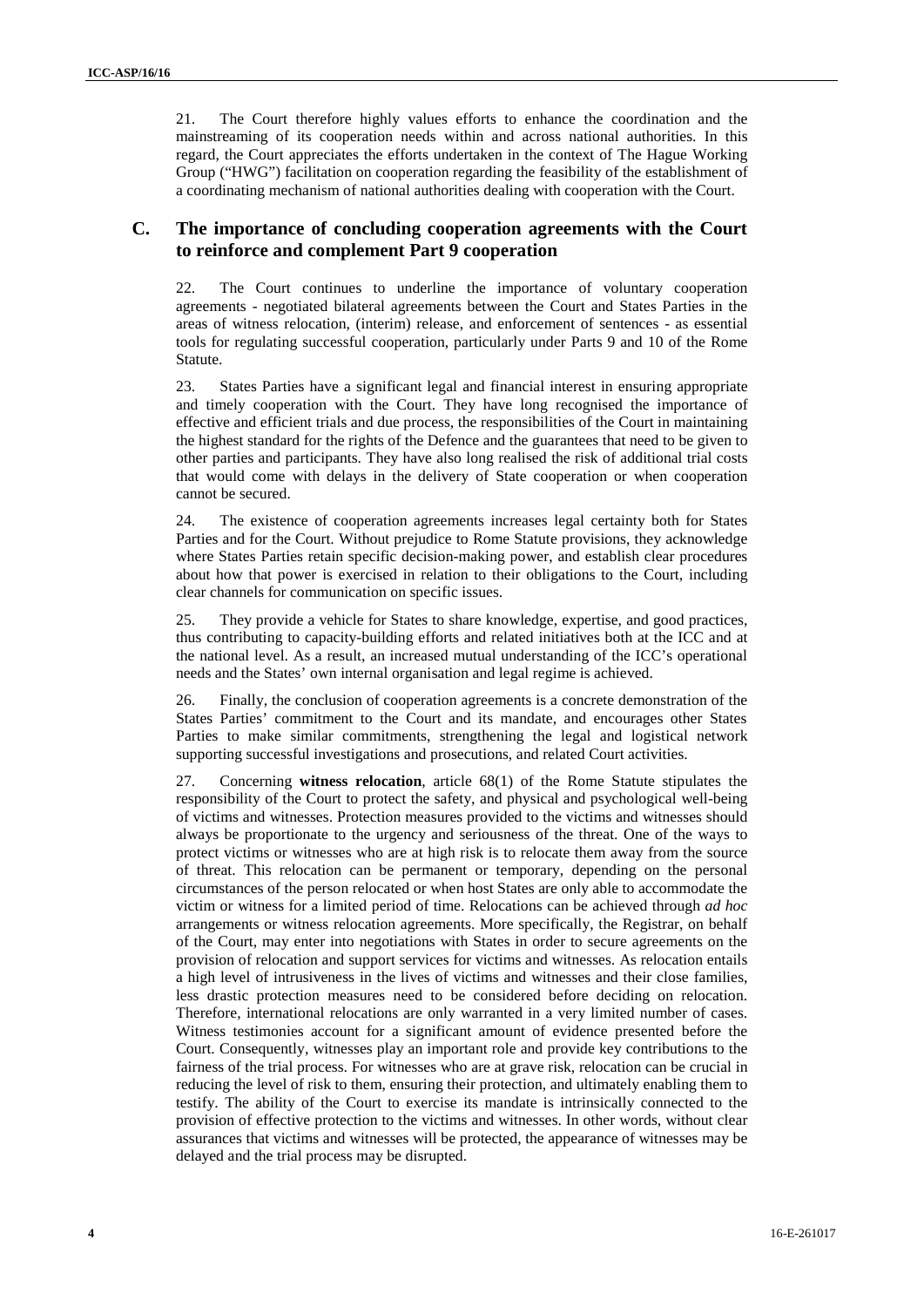28. The possibility to request **interim or conditional release** is an essential right of the suspects and accused, and its effective exercise and implementation require that States sign agreements in order to facilitate these processes, at all relevant stages of the proceedings, including following an acquittal.

29. The consequences of the absence of States Parties' willingness to accept released persons are serious. For example, individuals who cannot be successfully relocated may remain *de facto* detained, despite having benefited from a judicial decision releasing them. In this respect, other international criminal tribunals such as the International Criminal Tribunal for Rwanda, have encountered difficulties finding States willing to accept acquitted persons on their territory. In addition to the deleterious impact such a situation would have on the released person, it prevents the Court's system from functioning and runs counter to the Court's objective of applying the highest international standards.

30. In the case that the Pre-Trial or Trial Chamber grants a person with interim release, in order for it to be effective, the Court must rely on States Parties and their willingness to accept the person on their territory. If States Parties are unwilling to do so, this could hamper the possibility of interim release or render it impossible.

31. Unlike other cooperation agreements, Part 10 of the Rome Statute, in particular in its article 103, and Chapter 12 of the Rules of Procedure and Evidence, specifically rule 200(1)(5), comprehensively set out the legal provisions governing the **enforcement of sentences**. Hence, the parameters of these agreements are closely based on a pre-existing statutory framework to which all States Parties have already consented.

32. The process applicable to such agreements is twofold:

(a) First, when entering into an Agreement on the Enforcement of Sentences with the Court, a State must indicate its general willingness to accept sentenced persons. Such a bilateral agreement provides all the legal provisions governing the enforcement of sentences. A Model Enforcement Agreement facilitates this drafting process, bringing together all the relevant provisions of the Rome Statute system and drawing on the experience of the *ad hoc* tribunals. The State may attach conditions to its willingness to enforce sentences, which the ICC Presidency may accept or not, depending on their compatibility with the Rome Statute. Once an agreement on the enforcement of sentences is reached and enters into force, the State is added to the Court's list of States willing to accept sentenced persons;

(b) The second phase can only take place once a judgment against a sentenced person has become final, in other words, not subject to any further appeal. At this stage, the Presidency may designate where the sentenced person will serve the sentence by selecting a specific State from the Court's list.

33. In making this choice, the Presidency will consider relevant factors, including the principle of equitable distribution, the views and nationality of the sentenced person, and the application of widely accepted international treaty standards governing the treatment of prisoners.

34. The conclusion of such agreements is a high priority as an increasing number of proceedings before the Court approach the enforcement phase. A wider list of willing States is necessary to ensure greater equitable distribution as well as greater flexibility, enabling the Court to take fully into account the cultural or family background or other relevant links of the sentenced person when designating a State of enforcement.

#### **D. The importance of consistent political and diplomatic support for the Court**

35. The Court continues to underline the importance of political and diplomatic support, not only as critical factors to enhance cooperation *stricto sensu*, but also to advance a better understanding of the Rome Statute system of international criminal justice, to create greater awareness of the Court's work and mandate, and to ensure the protection of the integrity of the Rome Statute.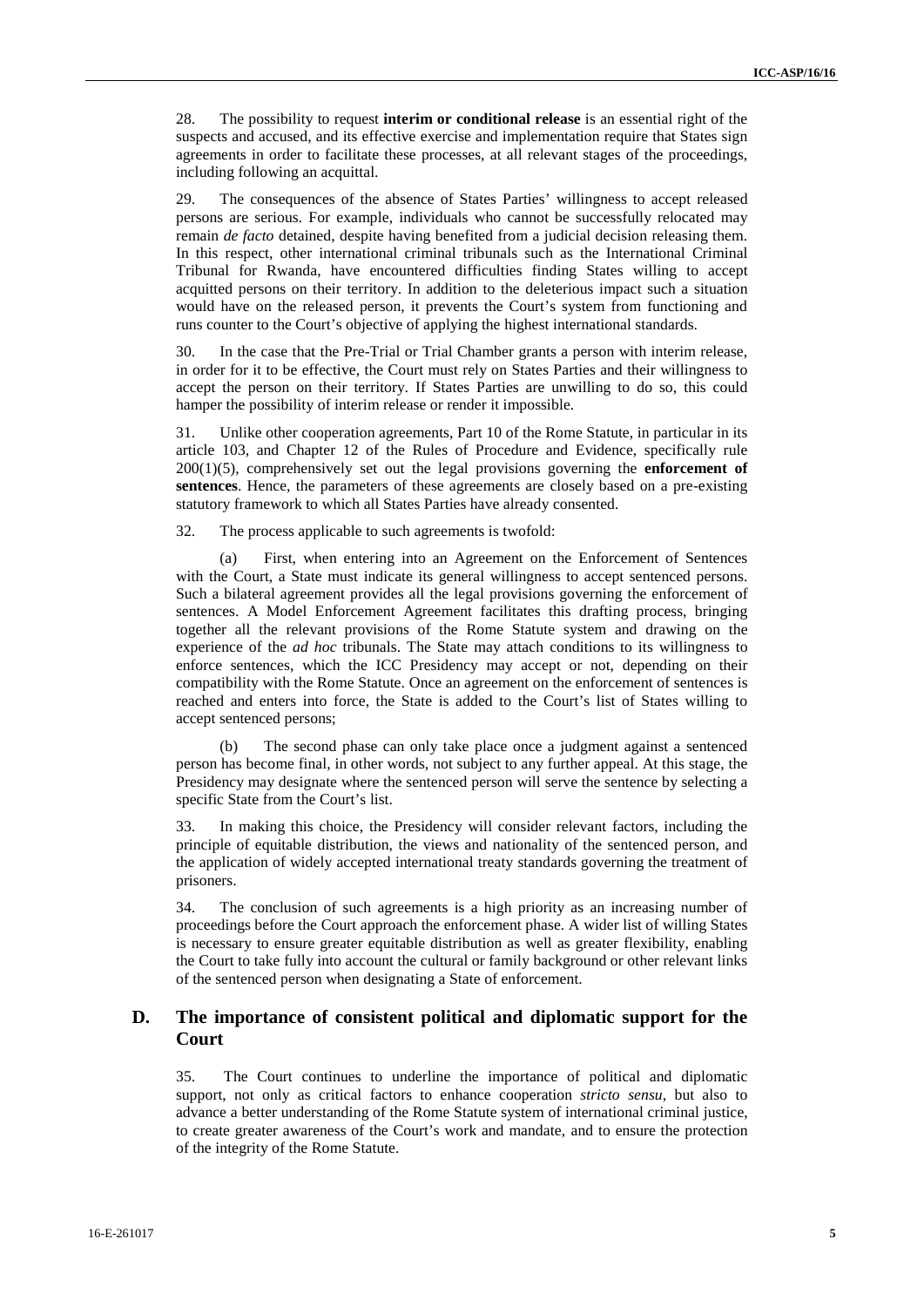36. As the Court operates today in highly sensitive and complex situations, where many interests are at play, it believes it is crucial, for its legitimacy and also for its efficiency in carrying out its judicial and prosecutorial activities, to create a framework of public and diplomatic support for the Court and the Rome Statute system, strong enough to ensure that States Parties that are under a legal obligation to cooperate with the Court but face challenges in doing so because of political, economic, security or capacity-related matters, do not have to carry alone the pressure that could result from these situations.

#### **E. The importance of mainstreaming ICC mandate and issues within judicial assistance and law enforcement networks in order to exchange information and strengthen capacities**

37. The capacity of the Court to fulfil its mandate, in particular with regard to the investigations conducted by the OTP and its capacity to identify and obtain access to relevant evidence, as well as the financial investigations conducted by both the OTP and the Registry in coordination with each other, is greatly facilitated by its inclusion in relevant law enforcement and other practitioners' networks active around the world.

38. Identifying early enough where there might be information on crimes relevant to the ICC mandate and other connected crimes, since ICC crimes do not happen in isolation from other types of criminality, or on incidents or individuals of interest to the OTP investigations, is of crucial importance for it to conduct and facilitate its evidence collection. The smooth and diligent exchanges of information, best practices and expertise that comes with being involved and active in such networks is crucial to the success of the Court. It is also, as experience shows, an important tool for States' judicial authorities to be better aware of our work and able to assist and to be in a position to themselves request and obtain assistance from the Court in return.

39. The OTP efforts aimed at contributing to such coordination platforms and at sharing information - where possible within its legal framework, - has started to make important inroads, in particular in furtherance of its Strategic Goal 9, aimed at reducing, in collaboration with partners, the prevailing impunity gap. $\frac{8}{3}$ 

#### **F. Arrest and surrender**

40. At this time, 15 individuals against whom arrest warrants have been issued are still at large. Whilst the ICC will not be able to fully exercise its mandate without arrests, as trial proceedings cannot take place without accused persons, ultimately the victims are the ones who suffer most. The Court therefore appreciates any efforts and strategies devised by States Parties to work towards ensuring the timely arrest and surrender of those individuals at large.

41. The Court, while limited in its means, is nonetheless doing its part. For example, increased coordinated efforts between the OTP and the Registry have been undertaken by creating an inter-organ working group on arrest strategies, which meets regularly and has developed a practice of join cooperation strategies and missions to foster arrest of ICC fugitives. The working group has also created a joint email address to which information regarding the travel of persons subject to a warrant of arrest can be sent directly.

42. Indeed, the Court welcomes receiving information regarding the potential travel of suspects at large, and information on the outcomes of demarches conducted by all other relevant actors.

### **III. Update on the Court's efforts to increase cooperation**

43. Thanks to the financial support of the European Commission ("EC"), as well as contributions from the *Organisation Internationale de la Francophonie*, Kingdom of the Netherlands and Kingdom of Norway, the Court was able to organise 10 seminars, events

<sup>8</sup> See e.g. the presentation by Prosecutor Bensouda to the ASP Cooperation Plenary 2016, https://asp.icc cpi.int/iccdocs/asp\_docs/ASP15/COOP/ICC-ASP15-COOP-PD-PANEL-Prosecutor-ENG.pdf.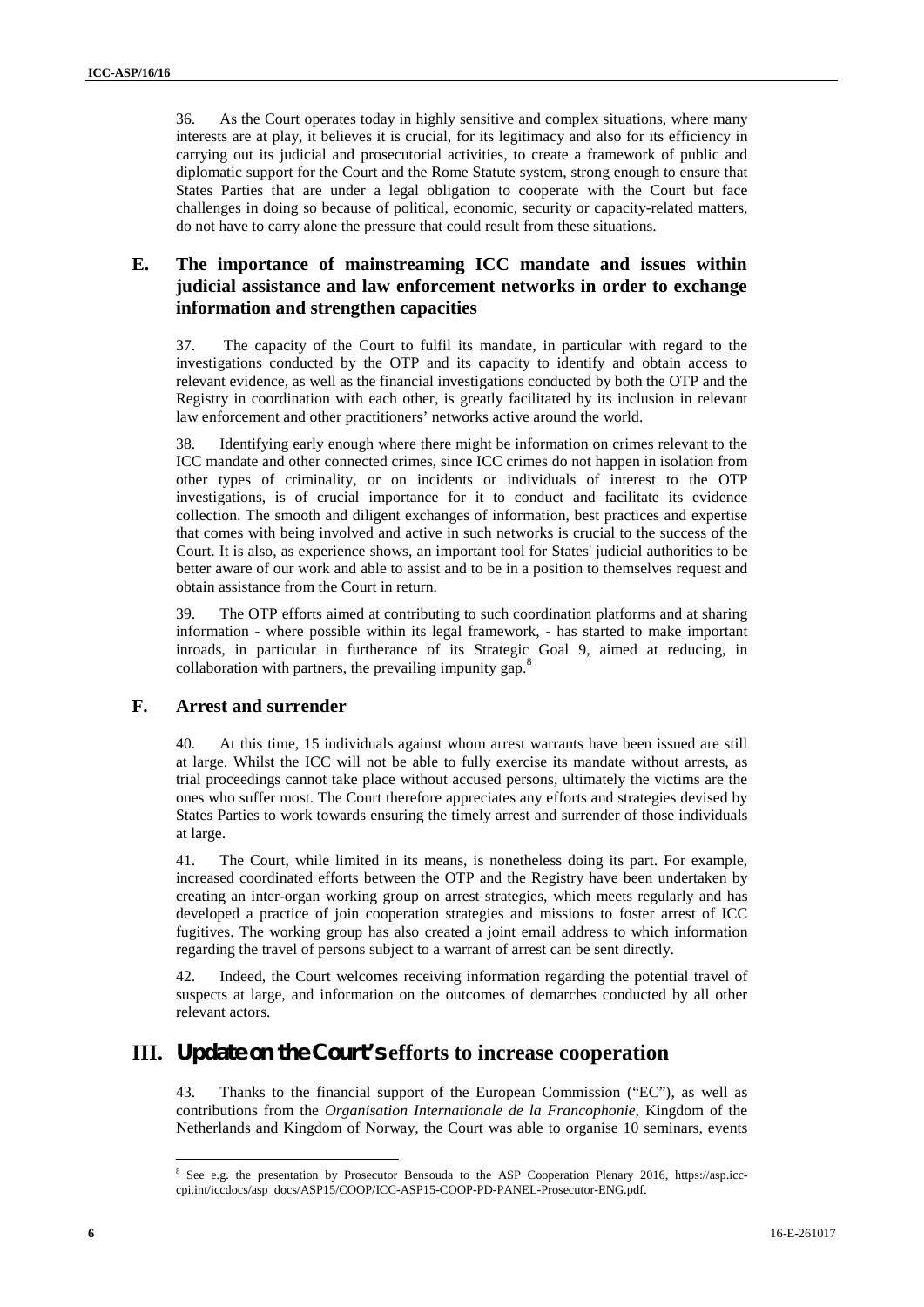and trainings to achieve greater cooperation of States with the ICC; broaden understanding of the ICC and Rome Statute amongst key stakeholders and contribute to universality; and reinforce national capacities to deal with crimes under the Rome Statute, particularly in countries related to situations before the ICC.

44. These events brought together over 400 participants from over 80 States and non- States Parties to the Rome Statute, as well as legal professionals, international and regional organisations, NGOs and academia.

45. These events included:

(a) Two high-level cooperation seminars, in Trinidad and Tobago in January 2017, targeting the Caribbean countries, and in the Republic of Korea in April 2017, targeting Asia and Pacific States;

(b) One seminar on cooperation with the focal points of the situation countries and other countries in the region, in September 2016, in The Hague;

(c) Four expert seminars, on cooperation agreements and witness protection, in Trinidad and Tobago and in The Hague;

The fifth retreat between the ICC and African States Parties, in Addis Ababa, in December 2016;

(e) A side-event on the ICC in the margins of the  $48<sup>th</sup>$  Pacific Islands Forum Meeting, in Samoa, early September 2017; and

(f) And the annual training for ICC Counsel, in June 2017, in The Hague.

46. All these engagements provided the ICC with further opportunity to systematically raise its key priorities in terms of cooperation with the relevant States.

47. Notably, the high-level regional seminars - with the Caribbean States in Port of Spain, Trinidad and Tobago, in January 2017, as well as with Asia and Pacific States, in Seoul, in April 2017 - put the focus on key regions and States that had demonstrated an interest in discussing cooperation agreements. At the seminar in Trinidad and Tobago, with support from the host State, a separate one-and-a-half-day expert symposium on witness protection was organised, bringing together experts from all States of the Caribbean Community ("CARICOM"), and allowing for a frank and detailed conversation on the issue of witness protection and witness relocation agreements. Further efforts to reinforce cooperation regarding witness protection and witness relocation were developed thanks to expert seminars based in The Hague.

48. The expert Seminar on Cooperation Agreements organised for the first time in November 2016 was attended by representatives from 20 selected States, as well as representatives of countries that have cooperation agreements with the Court, practitioners with experience of implementing them, relevant staff members from the Court and other international tribunals, a representative of the International Criminal Court Bar Association, and capacity building experts. The Seminar was the first of its kind and offered an excellent opportunity to engage strategically on this issue, better understand challenges at the national level and, where possible, offer concrete solutions. The inclusion of States that had successfully implemented such agreements with the Court provided a showcase for best practices to be further explored by States still contemplating such engagement. The seminar on cooperation with the focal points of the situation countries and other countries also provided an important opportunity to further discuss this matter.

49. The Court is also thankful to the co-facilitators on cooperation for providing it with the opportunity to further engage the HWG on this issue, as well as to give it a forum to launch its booklet on cooperation agreements, which serves as a clear and comprehensive overview of the subject, and aims at helping State representatives to more effectively mainstream the issue in national discussions.

50. During this reporting period, the Kingdom of Sweden and the Argentine Republic signed agreements on the enforcement of sentences, and one additional State has signed a relocation agreement. The Court is encouraged by these developments, and will continue to strive to increase these numbers in the coming years.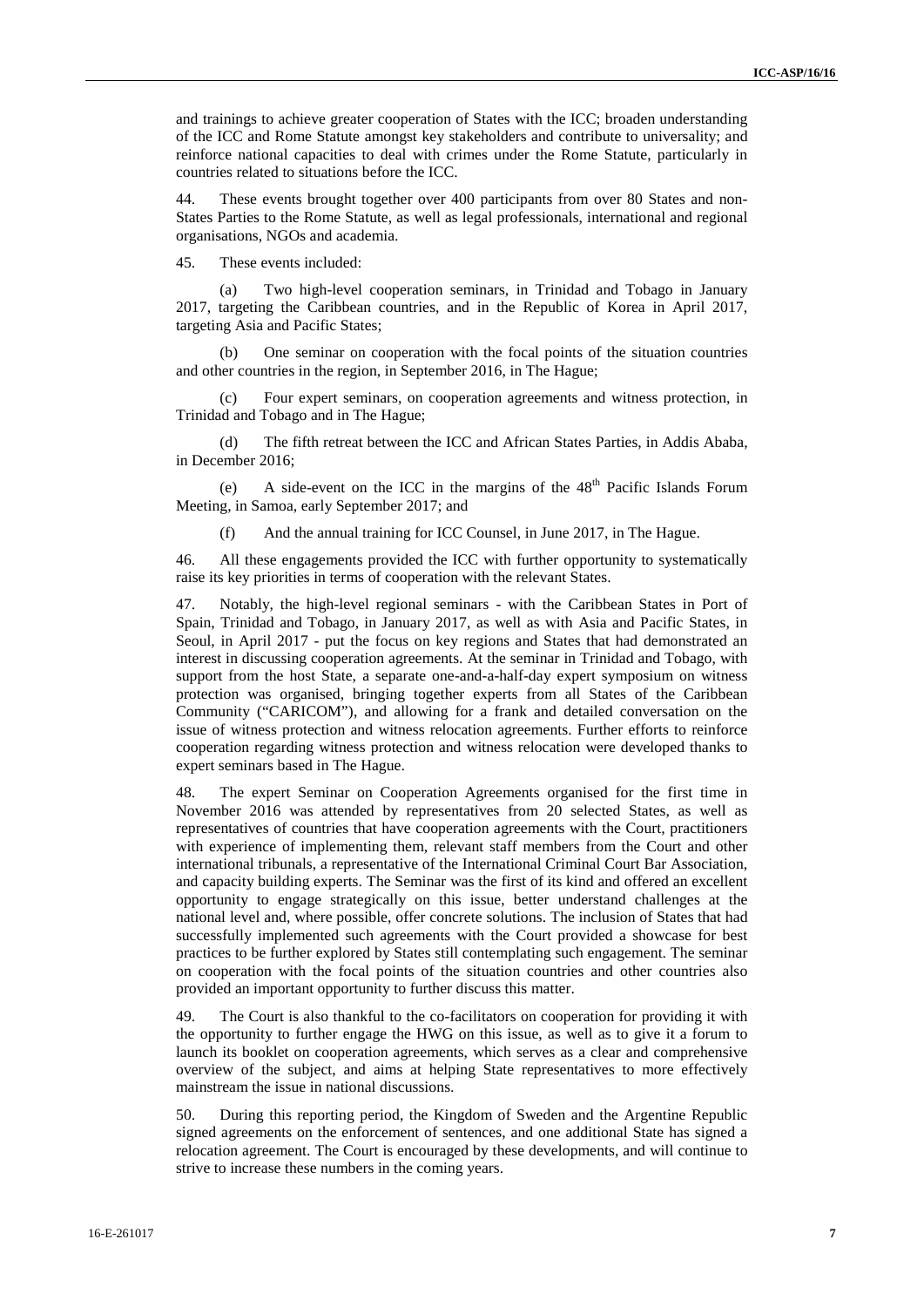51. One of the Court's cooperation priorities during the reporting period was also to further mainstream the matter of freezing of assets regularly in both multilateral and bilateral settings. This included direct engagement jointly and by each organ of the Court, where appropriate, with key regional and international specialised networks.

52. Building on previous work in this area, the Court expanded its reach and established new contacts with the Camden Asset Recovery Inter-Agency Network ("CARIN") in southern, eastern and western Africa, the Caribbean and South America, as well as with the Council of Europe's specialised working group on corruption. The Court sought to benefit from these organisations' ongoing discussions of cooperation on freezing of assets in criminal matters. Initial contact was made with Europol in February 2017, with a focus on areas of potential assistance and a follow up meeting took place late August 2017 at Europol in presence of all other asset recovery regional networks. The Organization of American States ("OAS") was also identified as a potential new partner. The Court held discussions during the High-Level Seminar for Fostering Cooperation with the Court organised in Trinidad and Tobago in January 2017 with States of the Caribbean Community region. Discussions focused in particular on the challenges faced by States with Court's cooperation requests, and on mapping of relevant implementing legislation with regard to freezing of assets.

53. Freezing of assets was also addressed at the High-Level Regional Cooperation Seminar "The ICC and Asia: the joint quest for justice, accountability and prevention", which took place in Seoul in April 2017. National experts from each participating Member State attended technical workshops with the Court's experts to explore the various challenges encountered by both States and the Court in this area, and - where possible - to draft concrete proposals for the way forward.

54. Over the reporting period, the Court has also launched a process of engaging several private companies to conduct research in support of its financial investigations in accordance with the applicable legal framework and with due respect to confidentiality obligations. These companies employ highly qualified experts who are familiar with the jurisdictions whose assistance the Court requires. The Court's aim is to work with those who can provide *pro bono* assistance.

55. As reported previously, the technical seminar organised by the Court in 2015- with support from the Basel Institute on Governance's International Centre for Asset Recovery ("ICAR"), the EC and the Principality of Liechtenstein - provided an updated and comprehensive overview of the gaps and needs faced by the Court in matters of financial investigations. The resulting report, published in English, French and Spanish, contained useful recommendations that now form the basis for further concerted progress on freezing of assets that are discussed and implemented by the Registry and the OTP.

56. As regards the follow-up of this report and the implementation of its recommendations, the Court highly welcomes the efforts undertaken by the co-facilitators on cooperation regarding the organisation of a seminar on "The ICC and international cooperation: Key issues in asset recovery", which will take place in Paris in October 2017, and will contribute to enhancing cooperation and coordination between relevant actors and the Court in the area of financial investigations.

57. Additionally, the Court is currently preparing a short, practical guide to requests for cooperation. This guide is expected to be ready by the end of 2017 and will be distributed to States' focal points to raise awareness on the specific legal framework of the ICC and its requirements in terms of cooperation in this area.

58. The fifth annual retreat of the ICC with African States Parties in Addis Ababa in December 2016 allowed for an important opportunity for critical engagement and dialogue with representatives from more than 20 States, as well as from the African Union's Office of the Legal Counsel and the *Organisation Internationale de la Francophonie*. Discussions touched on the importance of the complementarity principle and the need for national judicial systems to build capacities to enable them to investigate and prosecute ICC crimes, thus obviating the need for the ICC's intervention. Various ways in which the ICC and States Parties can coordinate efforts and work together to close the impunity gap were explored. The importance of achieving universality of the Rome Statute was also highlighted. The need for increased and more regular dialogue and exchanges of views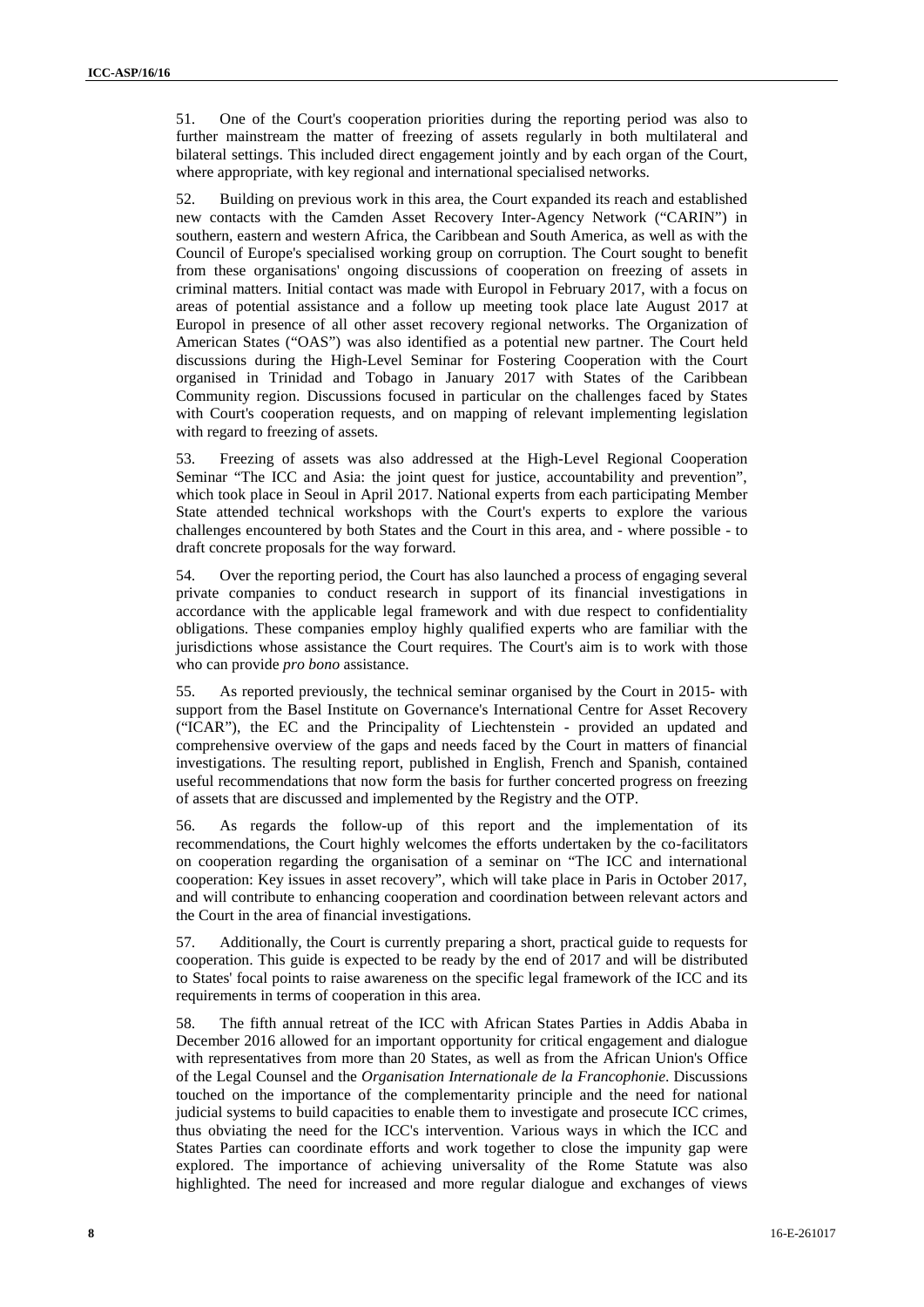between African States Parties and the Court was highlighted, and various mechanisms through which interaction could be enhanced were explored. In particular, enhanced communication and outreach activities towards African States Parties and affected communities in situation countries was stressed as being crucial to ensure a better understanding of the mandate and activities of the Court.

59. The two high-level regional seminars and the side-event in the margins of the Pacific Islands Forum meeting also allowed the Court to launch renewed efforts to promote universality and implementation of the Rome Statute in certain geographical areas, including the Caribbean and Asia-Pacific. The Court is thankful for the support received from the facilitator of the Plan of action for achieving universality and full implementation of the Rome Statute, Denmark, as well as from the EC, the host States, and the relevant regional organisations and NGOs that participated in these events. With its limited resources, the Court will continue to contribute to further efforts to promote universality, including due to the link between enhanced and more effective cooperation and an increased number of States Parties.

60. During the reporting period, the Court has also engaged in further efforts to strategically broaden its interaction with relevant international, regional or specialised intergovernmental organizations, in order to support its cooperation priorities and universality goals. In particular, the Court has continued to seek engagement with a variety of regional organisations, such as Mercosur, OAS, CARICOM, Council of Europe, Parliamentary Assembly of the Organisation for Security and Cooperation in Europe, Economic Community of West African States, Economic Community of Central African States, Asian-African Legal Consultative Organization, United Nations Asia and Far East Institute, Association of Southeast Asian Nations, ASEAN Intergovernmental Commission on Human Rights as well as Pacific Island Forum. Increased exchanges have also taken place with specialised organisations such as UN Office on Drugs and Crime, CARIN, Interpol, Europol, Eurojust, Justice Rapid Response and the International Commission on Missing Persons.

61. Regarding its engagement with the UN and its various entities, the Court invites States to refer to its most recent report of activities to the UN  $(A/72/349)$ , and more specifically to the paragraphs 76 to 102.

62. The Court has also systematically approached the visits of States representatives to the Court as an opportunity to mainstream the key cooperation priorities and universality goals. During the reporting period, the ICC received 93 high-level visits to the seat of the Court from State and international organisation representatives.

#### **IV. ICC contribution to the 66 recommendations review**

63. In the Court's view, the identified areas of priority in the 66 recommendations flyer provide an adequate basic framework to enhance discussions and engage concretely on tangible actions involving the Court, States and other stakeholders, mindful of specific interests and capacities as well as the cooperation obligations established in Part 9 of the Rome Statute.

64. Furthermore, the Court hopes that the identification of these seven priorities and the development of the 66 recommendations flyer serve as a useful lens that will help the relevant partners to focus their actions towards increasing and strengthening the cooperation between the Court, States and other stakeholders. The Court will continue to actively seek opportunities, and whenever possible take part in activities aimed at contributing to these efforts. One such example follows from the efforts by the cofacilitators to organise a seminar in Paris, on 20 October 2017, focusing on strengthening cooperation in the area of identification, seizing, freezing and recovery of assets, to which the Court has contributed.

65. The following table is meant to provide an overview of the key challenges met by the Court regarding these seven cooperation priorities, as well as to suggest recommendations for a way forward to address them, based on its experience and lessons learned in the past 15 years.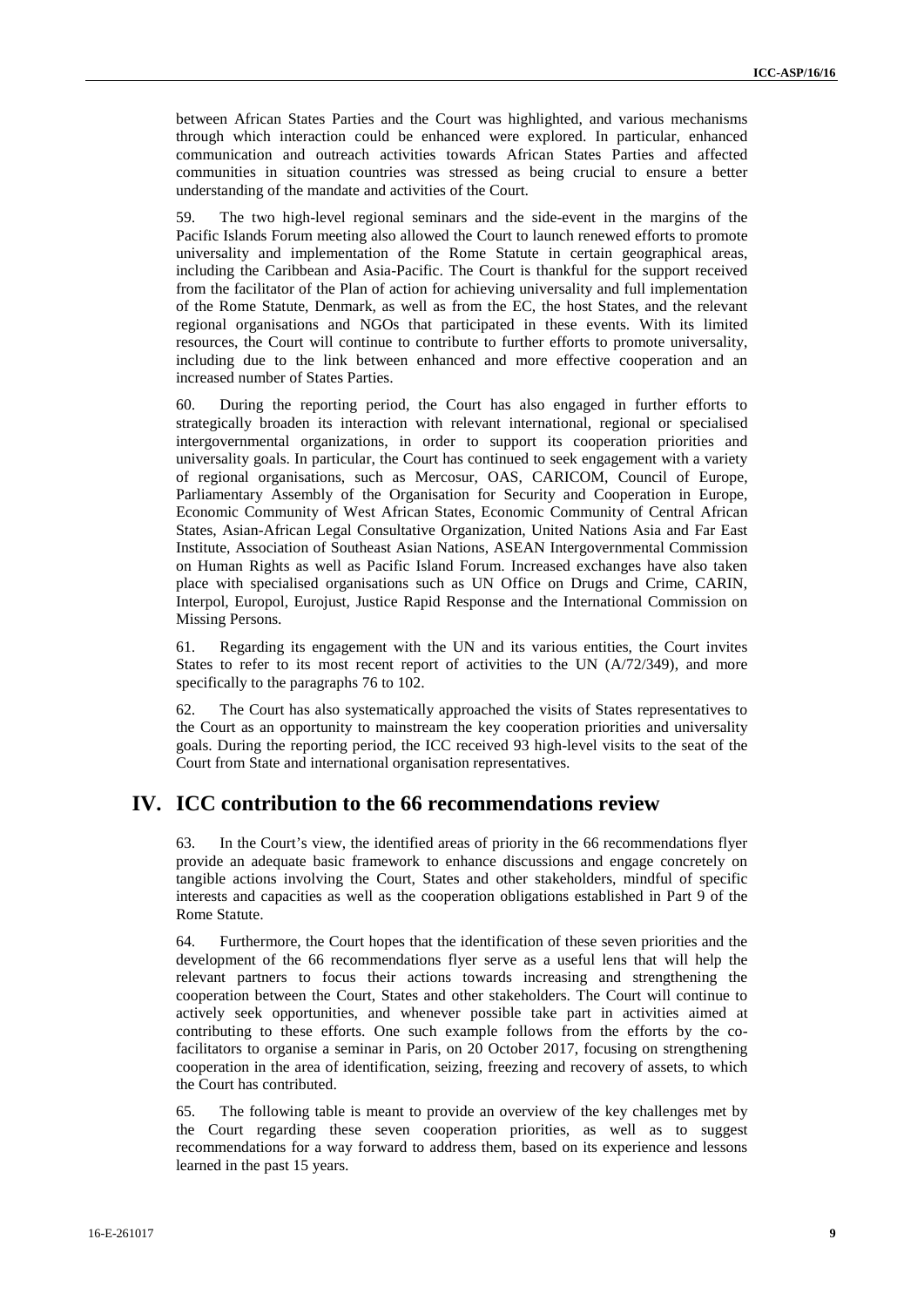| Cooperation priority                                                                                                                                                                                  | Key challenges identified                                                                                                                                                                                                                                                                                                                                                                                                                                                                                                                 | Recommendations on way forward                                                                                                                                                                                                                                                                                                                                                                                                                                                                                                                                                                                                                                                                                                                                                                        |
|-------------------------------------------------------------------------------------------------------------------------------------------------------------------------------------------------------|-------------------------------------------------------------------------------------------------------------------------------------------------------------------------------------------------------------------------------------------------------------------------------------------------------------------------------------------------------------------------------------------------------------------------------------------------------------------------------------------------------------------------------------------|-------------------------------------------------------------------------------------------------------------------------------------------------------------------------------------------------------------------------------------------------------------------------------------------------------------------------------------------------------------------------------------------------------------------------------------------------------------------------------------------------------------------------------------------------------------------------------------------------------------------------------------------------------------------------------------------------------------------------------------------------------------------------------------------------------|
| Enacting the legal<br>mechanisms set in the<br>Rome Statute and setting<br>up effective procedures<br>and structures regarding<br>cooperation and judicial<br>assistance<br>Cooperation in support of | APIC signature<br>- complicated and lengthy processes<br>for execution of a request for<br>cooperation<br>- lack of understanding on the legal<br>framework of the Court<br>- no follow-up to findings of non-                                                                                                                                                                                                                                                                                                                            | - lack of implementing legislation and - identification of national focal points<br>- adoption of simplified and centralised procedures<br>for processing requests for cooperation from the<br>Court<br>- informal consultations with designated focal<br>point at central and operational level, as<br>appropriate, prior to transmission of formal request<br>- mainstreaming of information within national                                                                                                                                                                                                                                                                                                                                                                                        |
| preliminary examinations,<br>investigations,<br>prosecutions and judicial<br>proceedings (including<br>with the Defence)                                                                              | cooperation<br>- significant delays (long turn-over<br>time) in responses to requests for<br>assistance or information<br>- challenges regarding<br>implementation of certain requests<br>for cooperation from Defence teams                                                                                                                                                                                                                                                                                                              | judiciary and law enforcement of legal framework<br>of the Court and cooperation obligations with the<br>Court as a whole, including Defence teams<br>- continue to reinforce roles of the focal points on<br>non-cooperation and of the ASP in this area                                                                                                                                                                                                                                                                                                                                                                                                                                                                                                                                             |
| Arrest and surrender                                                                                                                                                                                  | - lack of political will<br>- practical operational challenge<br>- concerns regarding geopolitical and<br>security implications<br>- lack of follow-up to UN Security<br>Council referrals                                                                                                                                                                                                                                                                                                                                                | - generating political support and momentum for<br>the timely arrest and surrender of suspects both in<br>bilateral contacts and activities in regional and<br>international organisations<br>- provision of technical assistance and support to a<br>State on whose territory suspects are located, such<br>as through information-sharing and specialised<br>training of law enforcement personnel<br>- sharing experiences and lessons learned on issues<br>relating to arrest and transfer<br>- identification and use of effective leverage<br>points, such as economic avenues, to foster<br>cooperation and promote arrests<br>- Isolating and delegitimising suspects by finding<br>alternate ways of dealing with relevant<br>Governments, groups, etc., avoiding non-essential<br>contacts. |
| Identification, seizing and<br>freezing of assets                                                                                                                                                     | - ICC knowledge of national<br>legislation on freezing of assets of a<br>specific State<br>- State knowledge of the Court's legal<br>framework in terms of financial<br>investigations, as well as of the<br>specific mandates of the OTP and the<br>Registry<br>- implementing legislation of Rome<br>Statute provisions<br>- complexity of transnational<br>financial investigations (assets for<br>some individuals are located in<br>various jurisdictions)<br>- limited capacity of the ICC to carry<br>out financial investigations | - designing national operational focal point(s) on<br>financial investigations<br>- developing a database of national legislations<br>regarding identification, seizing and freezing of<br>assets<br>- engaging in informal consultations with relevant<br>organs of the Court in order to handle requests<br>- adjusting national legislation or cooperation<br>mechanisms to be able to assist the Court with its<br>requests for assistance (including regarding<br>identification of assets, as well as on investigating<br>a person's indigence, as there is often no<br>equivalent provision in domestic proceedings)<br>- mainstreaming information about the ICC legal<br>framework within relevant national systems /<br>administrations                                                     |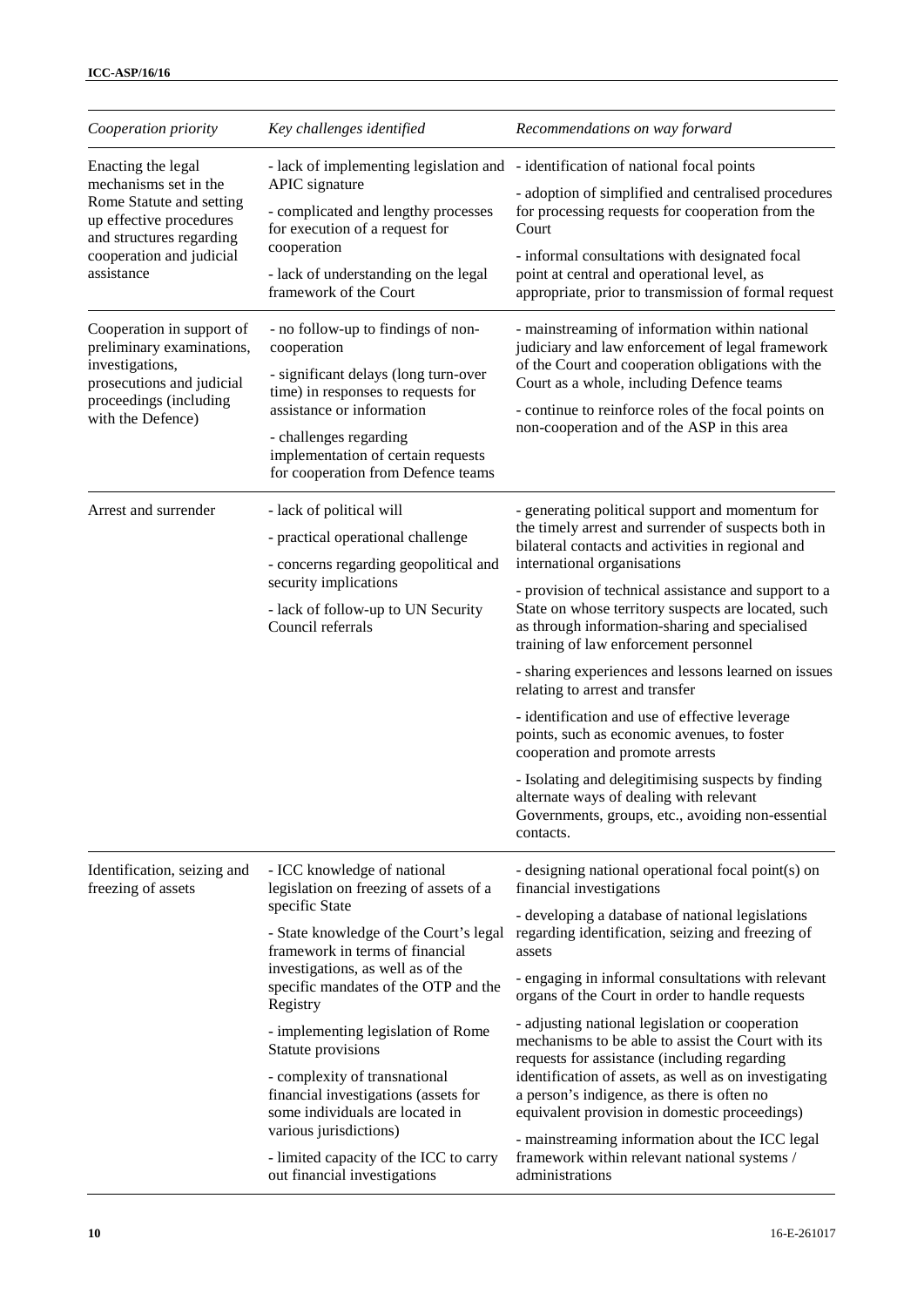| Cooperation priority                                                                               | Key challenges identified                                                                                                                                                                                                                                          | Recommendations on way forward                                                                                                                                                                                                                                              |
|----------------------------------------------------------------------------------------------------|--------------------------------------------------------------------------------------------------------------------------------------------------------------------------------------------------------------------------------------------------------------------|-----------------------------------------------------------------------------------------------------------------------------------------------------------------------------------------------------------------------------------------------------------------------------|
|                                                                                                    |                                                                                                                                                                                                                                                                    | - pro-actively sharing information with the ICC<br>when information that could be potentially<br>interesting for the Court becomes available in the<br>national judiciary system                                                                                            |
|                                                                                                    |                                                                                                                                                                                                                                                                    | - engaging in sharing of best practices and training<br>activities with the Court                                                                                                                                                                                           |
|                                                                                                    |                                                                                                                                                                                                                                                                    | - integrating ICC needs and mandate in discussions<br>as part of specialised networks on asset recovery<br>and financial investigations                                                                                                                                     |
| Cooperation agreements                                                                             | - lack of political will                                                                                                                                                                                                                                           | - Special Fund for Relocations allows for cost<br>neutral agreements for witness relocation                                                                                                                                                                                 |
|                                                                                                    | - lack of information on what the<br>agreements entail                                                                                                                                                                                                             | agreements                                                                                                                                                                                                                                                                  |
|                                                                                                    | - lack of understanding on flexibility<br>of agreements                                                                                                                                                                                                            | - Specialized organisations (such as the United<br>Nations Office on Drugs and Crime) are willing to<br>assist with capacity-building initiatives as part of<br>their development aid programmes, both for<br>witness relocation and enforcement of sentences<br>agreements |
|                                                                                                    | - lack of capacity or expertise at<br>national level to implement<br>cooperation agreements                                                                                                                                                                        |                                                                                                                                                                                                                                                                             |
|                                                                                                    | - lack of national legislation to<br>implement a cooperation agreement                                                                                                                                                                                             | - Designation of a focal point at the state level<br>allows to coordinate discussions and to follow-up<br>on status of negotiations                                                                                                                                         |
|                                                                                                    |                                                                                                                                                                                                                                                                    | - Mainstreaming material developed by the Court<br>in order to help States bring attention to the matter<br>at the capital level and to initiate negotiations on<br>the basis of a model agreement                                                                          |
| Diplomatic and public<br>support in national,<br>bilateral, regional and<br>international settings | - lack of understanding on mandate<br>and work of the Court                                                                                                                                                                                                        | - insertion of side events or speaking opportunities<br>for the Court in the context of annual or regular<br>meetings of regional and international<br>organisations                                                                                                        |
|                                                                                                    | - lack of integration of ICC issues<br>into discussions of relevance, such as<br>regarding its situations of operation,<br>or thematic discussions (sexual and<br>gender-based crimes, children,<br>peacekeeping operations, rule of law,<br>justice reform, etc.) |                                                                                                                                                                                                                                                                             |
|                                                                                                    |                                                                                                                                                                                                                                                                    | - promotion of visits to the Court                                                                                                                                                                                                                                          |
|                                                                                                    | - limit to the potential preventative<br>impact of the Court                                                                                                                                                                                                       |                                                                                                                                                                                                                                                                             |
| Inter-State cooperation in<br>the context of the Rome<br>Statute system                            | - limited coordination of efforts with<br>relevant regional and international<br>partners                                                                                                                                                                          | - integration of ICC in specialised networks and<br>opportunities for exchange of information and<br>mutual assistance                                                                                                                                                      |
|                                                                                                    | - lack of knowledge on the work and<br>mandate of the ICC                                                                                                                                                                                                          |                                                                                                                                                                                                                                                                             |